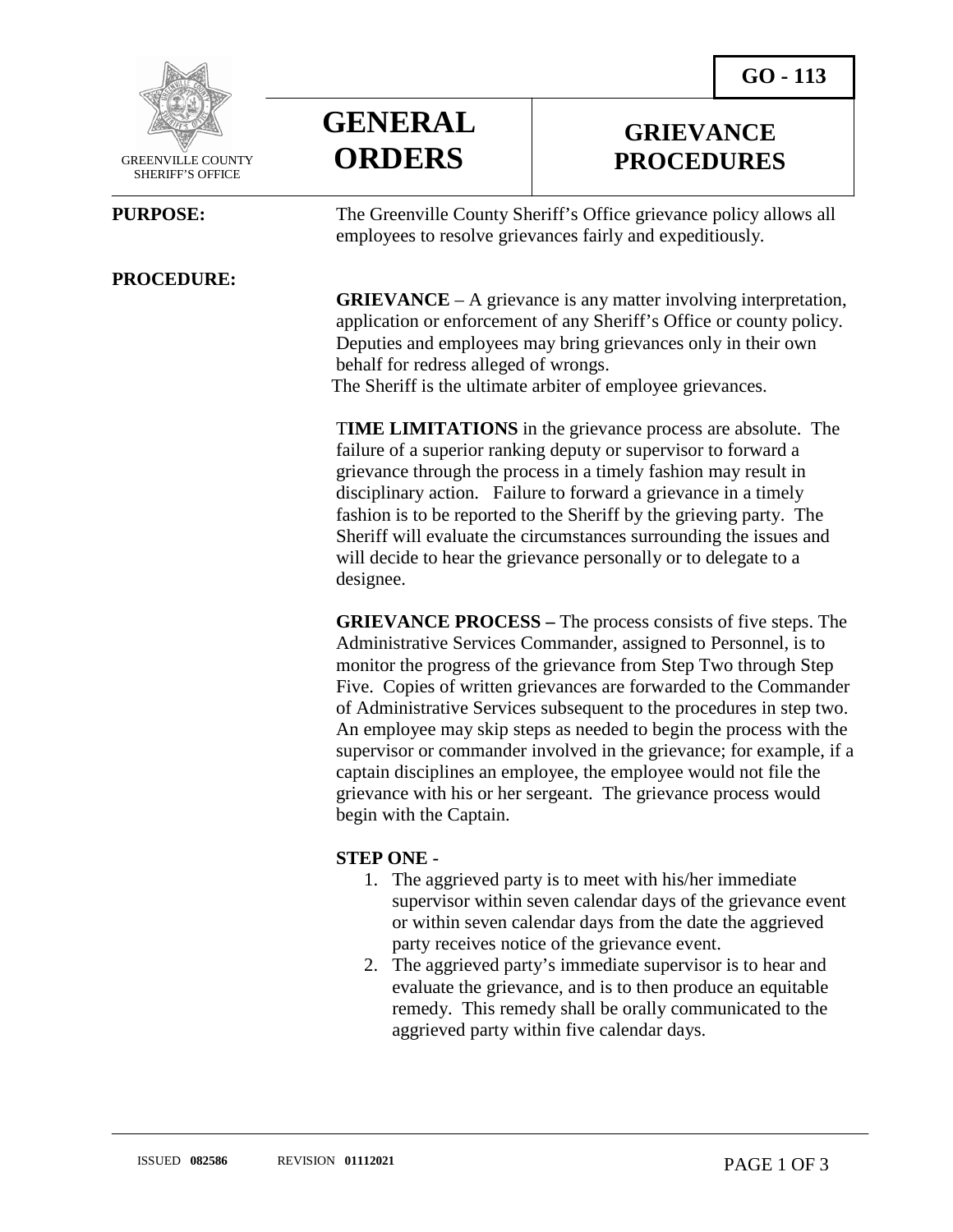j

## **STEP TWO -**

If the grievance cannot be resolved at Step One, the aggrieved party is to submit a written grievance, within five calendar days of the oral response, to the same supervisor.

Written grievances must contain the following elements:

- A clear statement of the grievance and facts on which it is based.
- The alleged violation of the rule, regulation, or procedure, and the harm suffered by the aggrieved.
- The remedy or adjustment sought.
- The signature of the aggrieved and the date of submission.

The aggrieved party's supervisor is to respond in writing within five calendar days after receipt of the written grievance.

Written responses must contain:

- An acknowledgement or denial of the facts on which the grievance is based.
- A detailed analysis of the alleged violation.
- A statement acknowledging or refuting the allegations in the grievance.
- Any remedy or adjustment to be made.
- The signature of the supervisor and date of response.

*At this and subsequent steps, supervisors are strongly encouraged to meet with the aggrieved and any other parties to facilitate resolution of the grievance.*

### **STEP THREE -**

If the grievance is not resolved with the use of the previous steps, the aggrieved party may submit a written grievance, with a complete copy of the documents submitted in Step Two, to the next highest-ranking supervisor, in the chain of command, within five calendar days. This supervisor is to respond within five calendar days from the date of receipt.

### **STEP FOUR –**

If the grievance is not resolved in Step Three, the aggrieved party may submit a written grievance (with the documents submitted in the previous steps) to his/her Division Commander within five calendar days. The Division Commander is to respond in writing to the grievance within five calendar days.